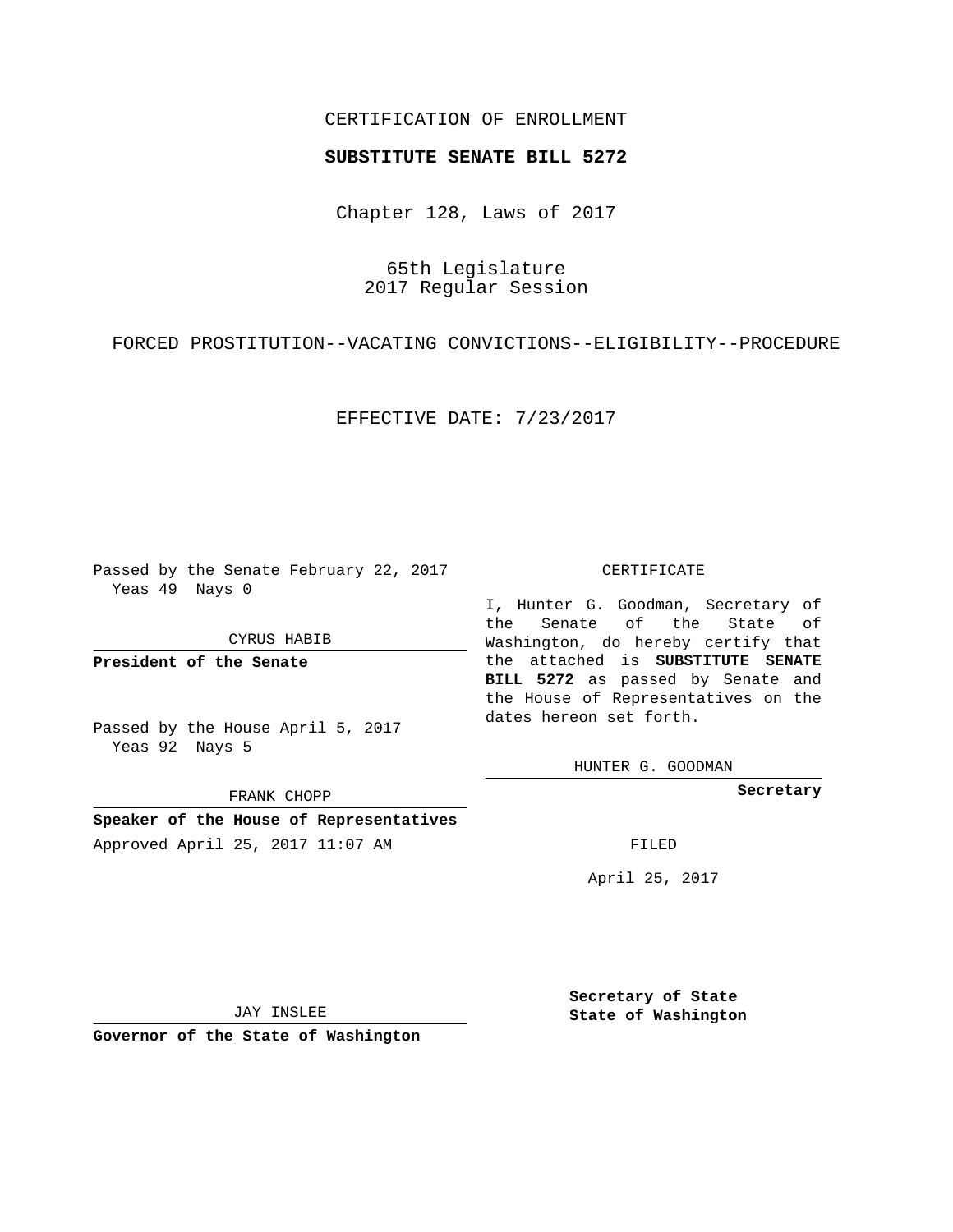## **SUBSTITUTE SENATE BILL 5272**

Passed Legislature - 2017 Regular Session

**State of Washington 65th Legislature 2017 Regular Session**

**By** Senate Law & Justice (originally sponsored by Senators Saldaña, Hasegawa, Ranker, Chase, Hunt, Darneille, Wellman, Keiser, Cleveland, Takko, and Kuderer)

READ FIRST TIME 02/17/17.

 AN ACT Relating to vacating convictions arising from offenses committed as a result of being a victim of trafficking, promoting prostitution, or promoting commercial sexual abuse of a minor; amending RCW 9.96.070; and reenacting and amending RCW 9.96.060.

BE IT ENACTED BY THE LEGISLATURE OF THE STATE OF WASHINGTON:

 **Sec. 1.** RCW 9.96.060 and 2014 c 176 s 1 and 2014 c 109 s 1 are 7 each reenacted and amended to read as follows:

 (1) Every person convicted of a misdemeanor or gross misdemeanor offense who has completed all of the terms of the sentence for the misdemeanor or gross misdemeanor offense may apply to the sentencing court for a vacation of the applicant's record of conviction for the offense. If the court finds the applicant meets the tests prescribed in subsection (2) of this section, the court may in its discretion 14 vacate the record of conviction by:  $(a)(i)$  Permitting the applicant to withdraw the applicant's plea of guilty and to enter a plea of not guilty; or (ii) if the applicant has been convicted after a plea of not guilty, the court setting aside the verdict of guilty; and (b) the court dismissing the information, indictment, complaint, or citation against the applicant and vacating the judgment and 20 sentence.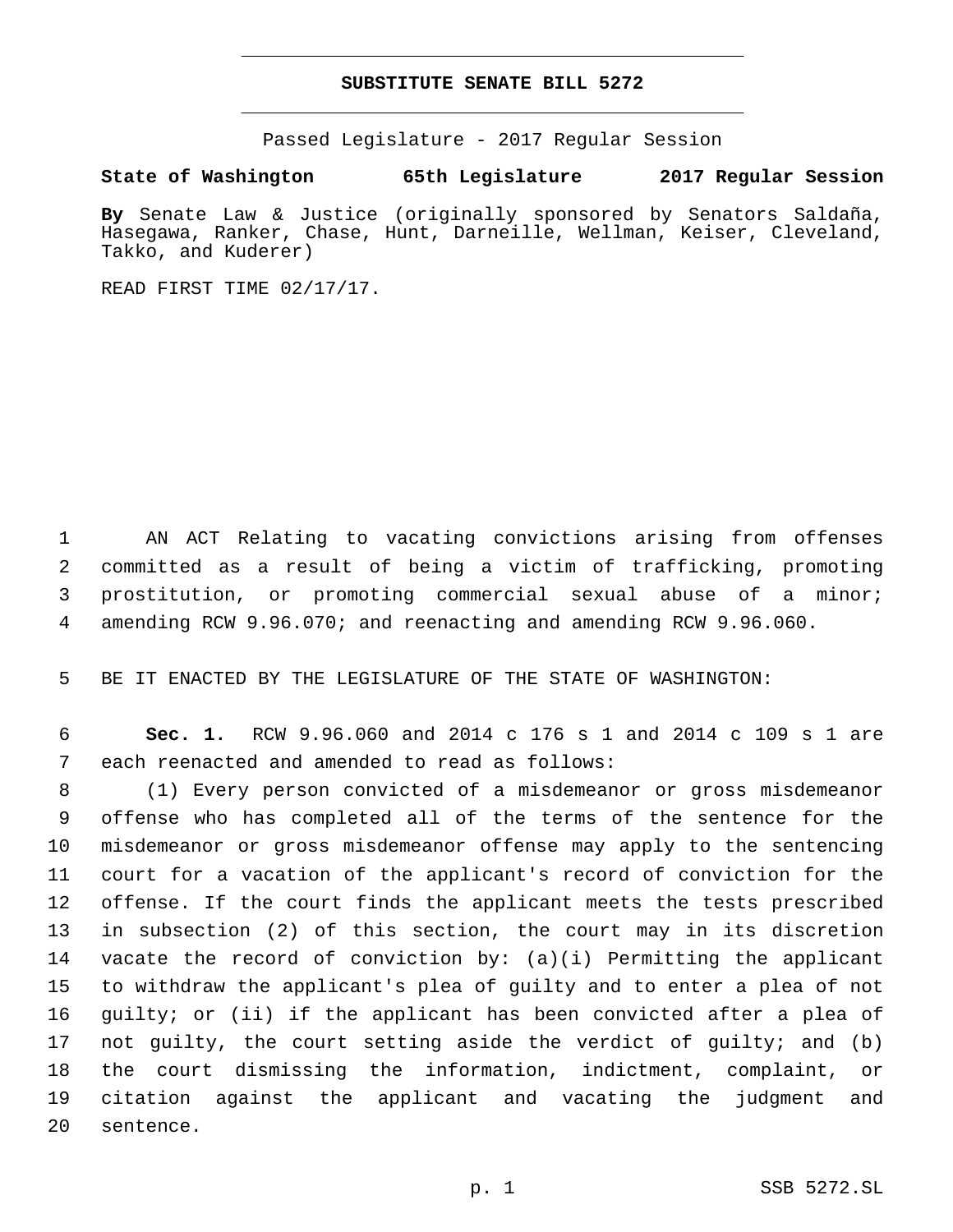(2) An applicant may not have the record of conviction for a misdemeanor or gross misdemeanor offense vacated if any one of the 3 following is present:

 (a) There are any criminal charges against the applicant pending in any court of this state or another state, or in any federal court; (b) The offense was a violent offense as defined in RCW 9.94A.030 7 or an attempt to commit a violent offense;

 (c) The offense was a violation of RCW 46.61.502 (driving while under the influence), 46.61.504 (actual physical control while under the influence), 9.91.020 (operating a railroad, etc. while intoxicated), or the offense is considered a "prior offense" under RCW 46.61.5055 and the applicant has had a subsequent alcohol or drug violation within ten years of the date of arrest for the prior 14 offense;

 (d) The offense was any misdemeanor or gross misdemeanor violation, including attempt, of chapter 9.68 RCW (obscenity and pornography), chapter 9.68A RCW (sexual exploitation of children), or 18 chapter 9A.44 RCW (sex offenses);

 (e) The applicant was convicted of a misdemeanor or gross misdemeanor offense as defined in RCW 10.99.020, or the court determines after a review of the court file that the offense was committed by one family member or household member against another, or the court, after considering the damage to person or property that resulted in the conviction, any prior convictions for crimes defined in RCW 10.99.020, or for comparable offenses in another state or in federal court, and the totality of the records under review by the court regarding the conviction being considered for vacation, determines that the offense involved domestic violence, and any one 29 of the following factors exist:

 (i) The applicant has not provided written notification of the vacation petition to the prosecuting attorney's office that prosecuted the offense for which vacation is sought, or has not 33 provided that notification to the court;

 (ii) The applicant has previously had a conviction for domestic violence. For purposes of this subsection, however, if the current application is for more than one conviction that arose out of a single incident, none of those convictions counts as a previous 38 conviction;

 (iii) The applicant has signed an affidavit under penalty of perjury affirming that the applicant has not previously had a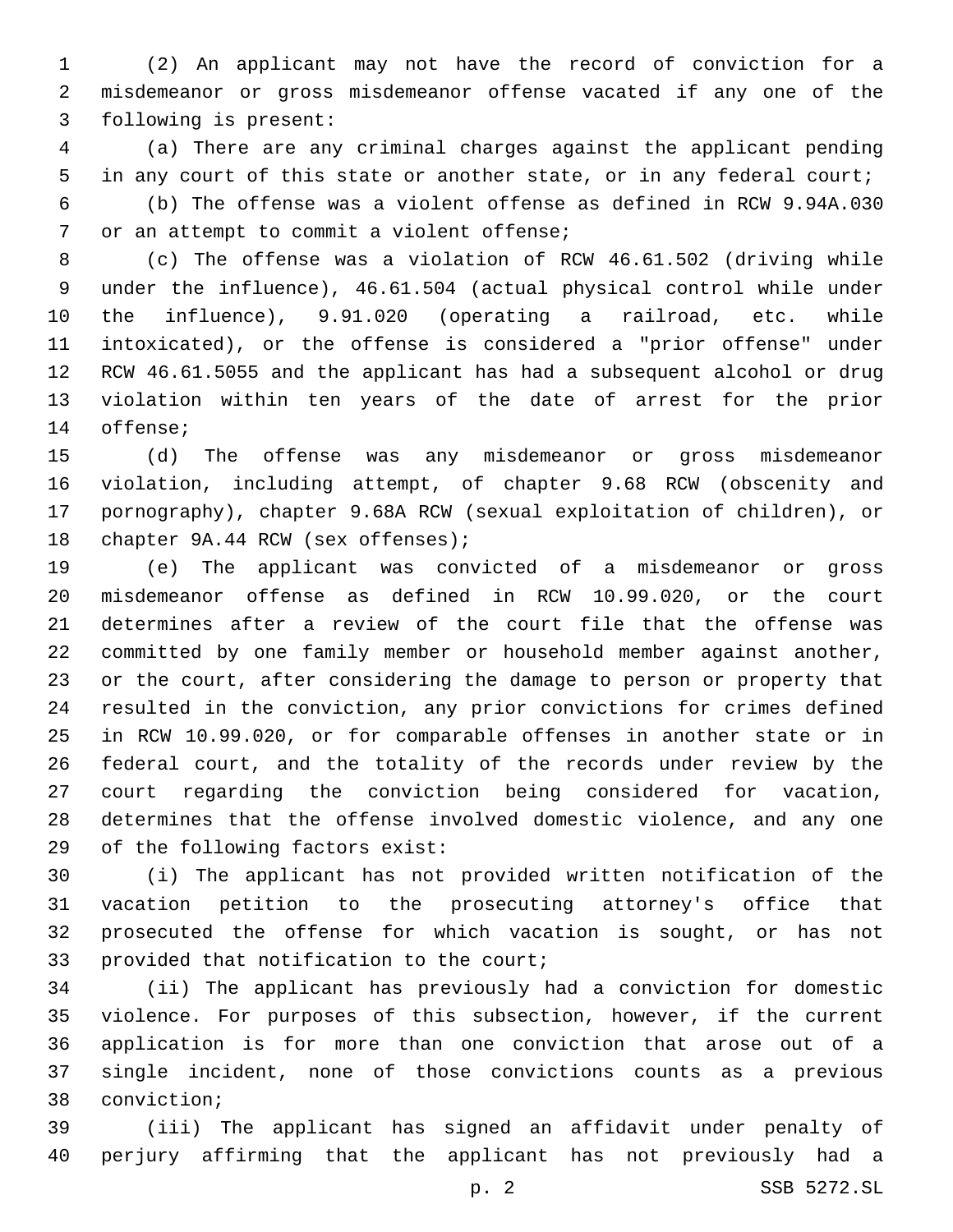conviction for a domestic violence offense, and a criminal history check reveals that the applicant has had such a conviction; or

 (iv) Less than five years have elapsed since the person completed the terms of the original conditions of the sentence, including any financial obligations and successful completion of any treatment ordered as a condition of sentencing;6

 (f) For any offense other than those described in (e) of this subsection, less than three years have passed since the person completed the terms of the sentence, including any financial 10 obligations;

 (g) The offender has been convicted of a new crime in this state, another state, or federal court since the date of conviction;

 (h) The applicant has ever had the record of another conviction 14 vacated; or

 (i) The applicant is currently restrained, or has been restrained within five years prior to the vacation application, by a domestic violence protection order, a no-contact order, an antiharassment order, or a civil restraining order which restrains one party from 19 contacting the other party.

 (3) Subject to RCW 9.96.070, every person convicted of prostitution under RCW 9A.88.030 who committed the offense as a result of being a victim of trafficking, RCW 9A.40.100, promoting prostitution in the first degree, RCW 9A.88.070, promoting commercial sexual abuse of a minor, RCW 9.68A.101, or trafficking in persons under the trafficking victims protection act of 2000, 22 U.S.C. Sec. 7101 et seq. may apply to the sentencing court for vacation of the applicant's record of conviction for the prostitution offense. An applicant may not have the record of conviction for prostitution 29 vacated if any one of the following is present:

 (a) There are any criminal charges against the applicant pending in any court of this state or another state, or in any federal court, 32 for any crime other than prostitution; or

 (b) The offender has been convicted of another crime, except prostitution, in this state, another state, or federal court since the date of conviction. The limitation in this subsection (3)(b) does not apply to convictions where the offender proves by a preponderance 37 of the evidence that he or she committed the crime as a result of being a victim of trafficking, RCW 9A.40.100, promoting prostitution in the first degree, RCW 9A.88.070, promoting commercial sexual abuse of a minor, RCW 9.68A.101, or trafficking in persons under the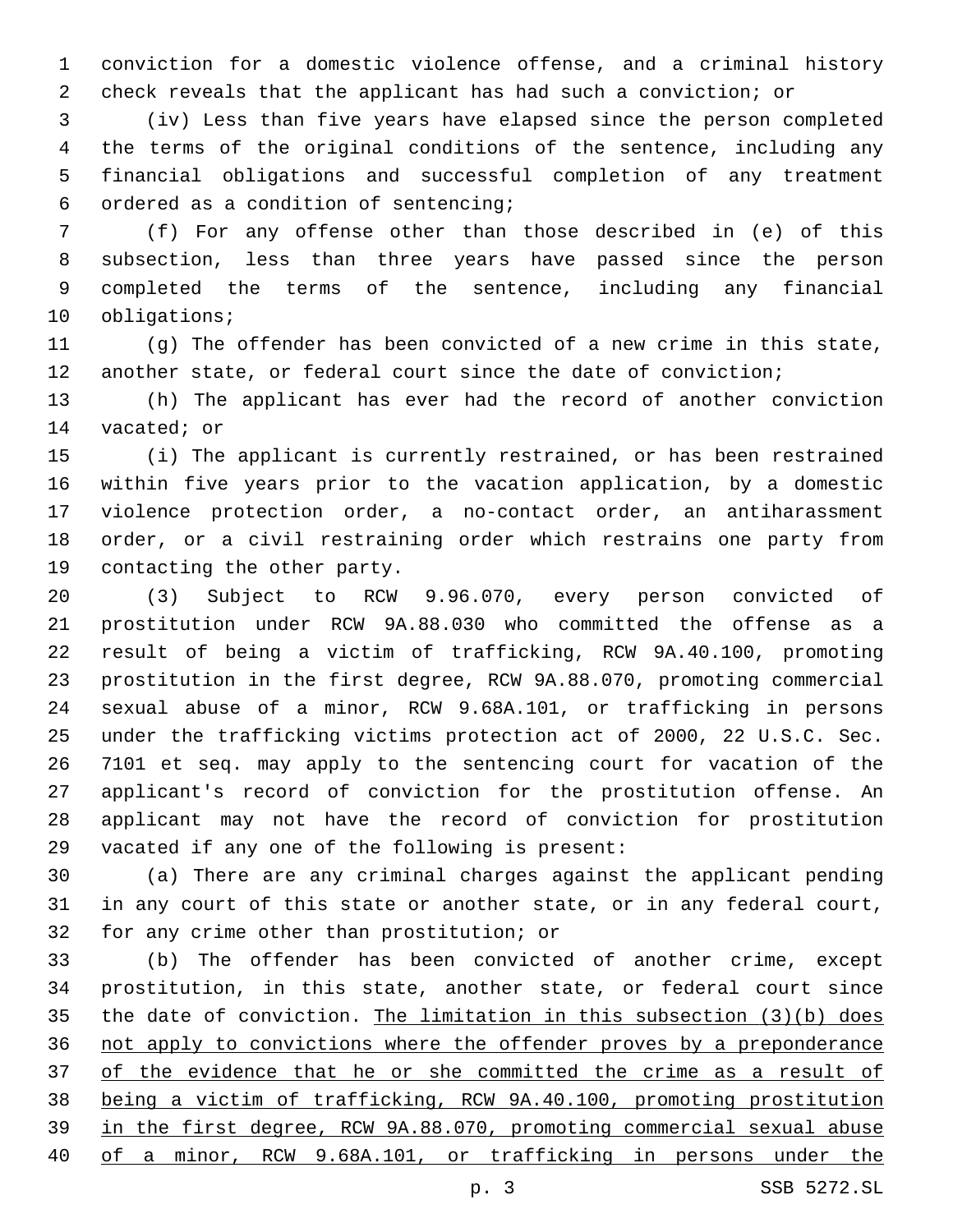trafficking victims protection act of 2000, 22 U.S.C. Sec. 7101 et seq., according to the requirements provided in RCW 9.96.070 for each 3 respective conviction.

 (4) Every person convicted prior to January 1, 1975, of violating any statute or rule regarding the regulation of fishing activities, including, but not limited to, RCW 75.08.260, 75.12.060, 75.12.070, 75.12.160, 77.16.020, 77.16.030, 77.16.040, 77.16.060, and 77.16.240 who claimed to be exercising a treaty Indian fishing right, may apply to the sentencing court for vacation of the applicant's record of the misdemeanor, gross misdemeanor, or felony conviction for the offense. If the person is deceased, a member of the person's family or an official representative of the tribe of which the person was a member may apply to the court on behalf of the deceased person. Notwithstanding the requirements of RCW 9.94A.640, the court shall 15 vacate the record of conviction if:

 (a) The applicant is a member of a tribe that may exercise treaty Indian fishing rights at the location where the offense occurred; and

 (b) The state has been enjoined from taking enforcement action of the statute or rule to the extent that it interferes with a treaty Indian fishing right as determined under *United States v. Washington*, 384 F. Supp. 312 (W.D. Wash. 1974), or *Sohappy v. Smith*, 302 F. Supp. 899 (D. Oregon 1969), and any posttrial orders of those courts, or any other state supreme court or federal court decision.

 (5) Once the court vacates a record of conviction under this section, the person shall be released from all penalties and disabilities resulting from the offense and the fact that the person has been convicted of the offense shall not be included in the person's criminal history for purposes of determining a sentence in any subsequent conviction. For all purposes, including responding to questions on employment or housing applications, a person whose conviction has been vacated under this section may state that he or she has never been convicted of that crime. Nothing in this section affects or prevents the use of an offender's prior conviction in a 34 later criminal prosecution.

 (6) All costs incurred by the court and probation services shall be paid by the person making the motion to vacate the record unless a determination is made pursuant to chapter 10.101 RCW that the person making the motion is indigent, at the time the motion is brought.

 (7) The clerk of the court in which the vacation order is entered shall immediately transmit the order vacating the conviction to the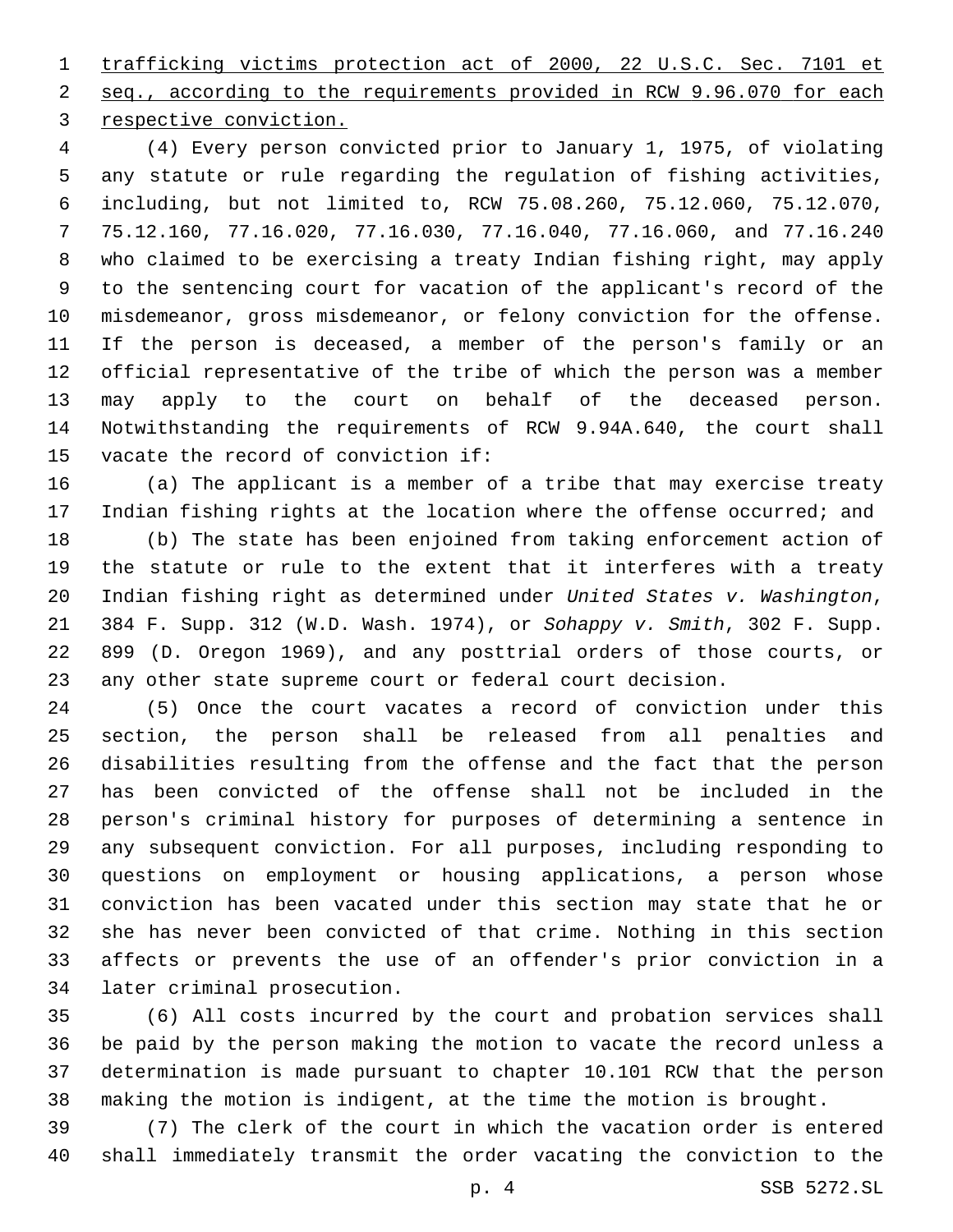Washington state patrol identification section and to the local police agency, if any, which holds criminal history information for the person who is the subject of the conviction. The Washington state patrol and any such local police agency shall immediately update their records to reflect the vacation of the conviction, and shall transmit the order vacating the conviction to the federal bureau of investigation. A conviction that has been vacated under this section may not be disseminated or disclosed by the state patrol or local law enforcement agency to any person, except other criminal justice 10 enforcement agencies.

 **Sec. 2.** RCW 9.96.070 and 2014 c 109 s 2 are each amended to read 12 as follows:

 (1) In order to vacate a record of conviction for a prostitution offense pursuant to RCW 9.96.060(3) as a result of being a victim of trafficking, RCW 9A.40.100, the applicant must prove each of the following elements by a preponderance of the evidence:

 (a)(i) The applicant was recruited, harbored, transported, provided, obtained, bought, purchased, or received by another person;

 (ii) The person who committed any of the acts in (a)(i) of this subsection against the applicant acted knowingly or in reckless disregard for the fact that force, fraud, or coercion would be used to cause the applicant to engage in a sexually explicit act or 23 commercial sex act; and

 (iii) The applicant's conviction record for prostitution and other convictions under RCW 9.96.060(3)(b), if applicable, resulted 26 from such acts; or

 (b)(i) The applicant was recruited, harbored, transported, provided, obtained, bought, purchased, or received by another person;

 (ii) The person who committed any of the acts in (b)(i) of this subsection against the applicant acted knowingly or in reckless disregard for the fact that the applicant had not attained the age of eighteen and would be caused to engage in a sexually explicit act or 33 commercial sex act; and

34 (iii) The applicant's record of conviction for prostitution and other convictions under RCW 9.96.060(3)(b), if applicable, resulted 36 from such acts.

 (2) In order to vacate a record of conviction for a prostitution offense pursuant to RCW 9.96.060(3) as a result of being a victim of promoting prostitution in the first degree, RCW 9A.88.070, the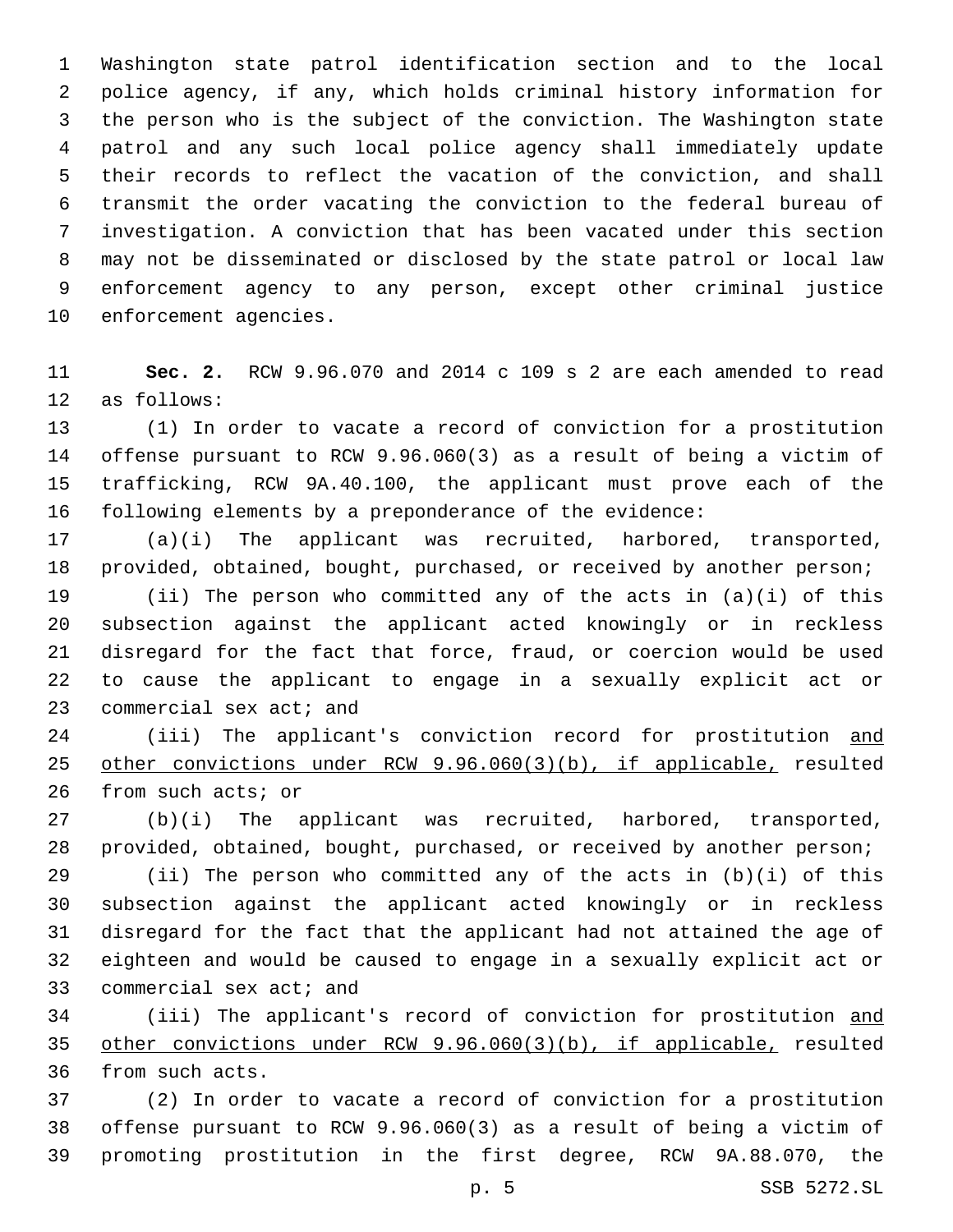applicant must prove each of the following elements by a 2 preponderance of the evidence:

 (a)(i) The applicant was compelled by threat or force to engage in prostitution;4

(ii) The person who compelled the applicant acted knowingly; and

 (iii) The applicant's conviction record for prostitution and other convictions under RCW 9.96.060(3)(b), if applicable, resulted 8 from the compulsion; or

 (b)(i) The applicant has a mental incapacity or developmental 10 disability that renders the applicant incapable of consent;

(ii) The applicant was compelled to engage in prostitution;

 (iii) The person who compelled the applicant acted knowingly; and 13 (iv) The applicant's record of conviction for prostitution and other convictions under RCW 9.96.060(3)(b), if applicable, resulted 15 from the compulsion.

 (3) In order to vacate a record of conviction for a prostitution offense pursuant to RCW 9.96.060(3) as a result of being a victim of promoting commercial sexual abuse of a minor, RCW 9.68A.101, the applicant must prove each of the following elements by a 20 preponderance of the evidence:

 (a)(i) The applicant had not attained the age of eighteen at the 22 time of the prostitution offense;

 (ii) A person advanced commercial sexual abuse or a sexually explicit act of the applicant at the time he or she had not attained the age of eighteen;

 (iii) The person committing the acts in (a)(ii) of this 27 subsection acted knowingly; and

28 (iv) The applicant's record of conviction for prostitution and other convictions under RCW 9.96.060(3)(b), if applicable, resulted from any of the acts in (a)(ii) of this subsection.

(b) For purposes of this subsection (3), a person:

 (i) "Advanced commercial sexual abuse" of the applicant if, acting other than as a minor receiving compensation for personally rendered sexual conduct or as a person engaged in commercial sexual abuse of a minor, he or she causes or aids a person to commit or engage in commercial sexual abuse of a minor, procures or solicits customers for commercial sexual abuse of a minor, provides persons or premises for the purposes of engaging in commercial sexual abuse of a minor, operates or assists in the operation of a house or enterprise for the purposes of engaging in commercial sexual abuse of a minor,